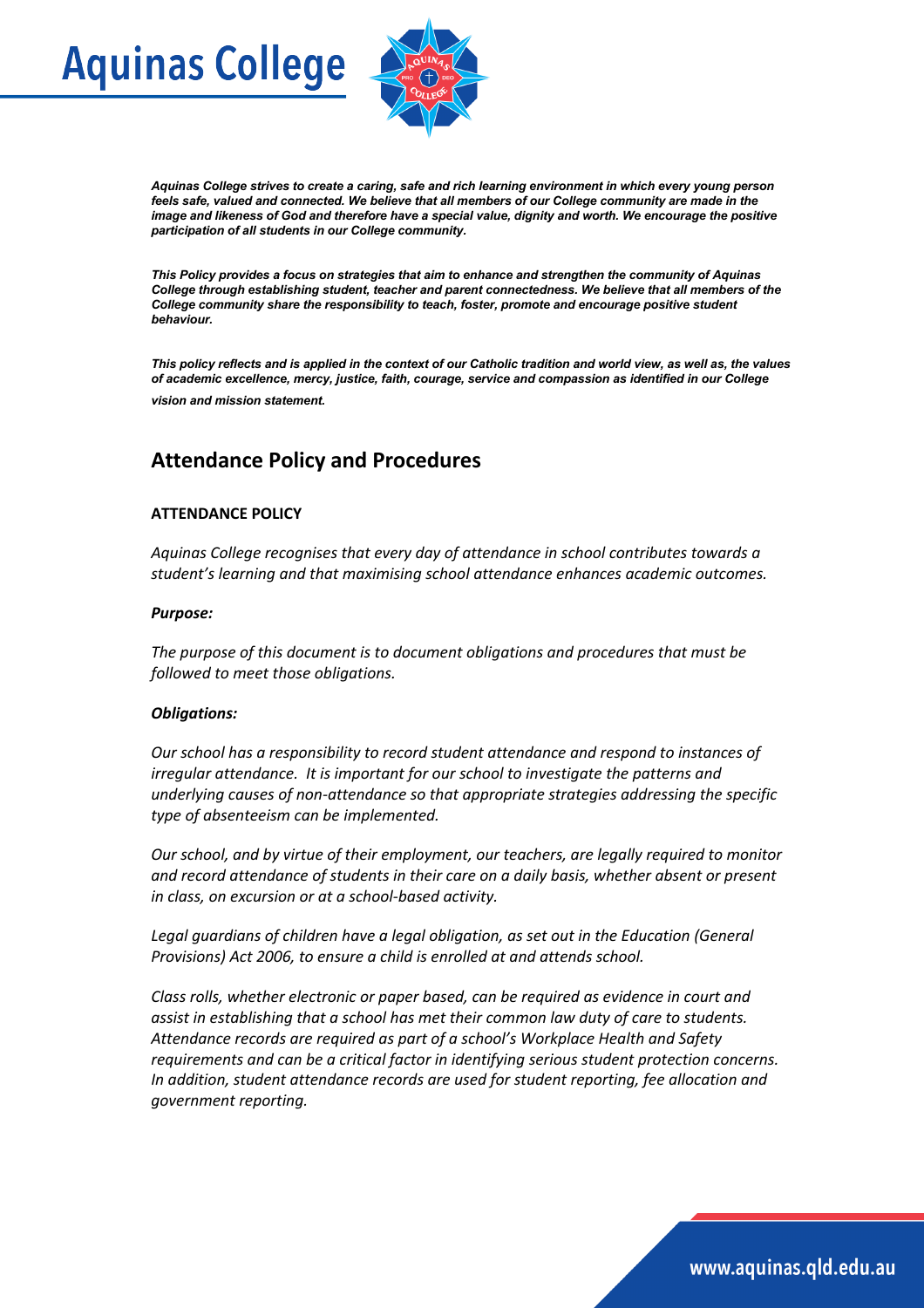



#### **ATTENDANCE PROCEDURES**

| <b>Attendance Marking</b> | <b>Attendance Marking</b>                                                                                                                                                                                                                                            |
|---------------------------|----------------------------------------------------------------------------------------------------------------------------------------------------------------------------------------------------------------------------------------------------------------------|
|                           | Attendance will be marked for all students each morning during Vertical<br>Pastoral Care by Vertical Pastoral Care teachers.<br>Attendance will be marked each lesson for all subject classes throughout the<br>duration of the school day by subject teachers.      |
|                           | The Student Administration Team will check this has been done for Vertical<br>Pastoral Care (VPC) at 9.15am. The Student Administration Team will check<br>subject classes at 11.30 am and 2.15 pm daily.                                                            |
|                           | A phone call will be made to the VPC teacher if the VPC roll is not marked on<br>time.                                                                                                                                                                               |
|                           | An email will be sent to the subject teacher for a subject roll not marked.<br>The Assistant Principal- Welfare will be advised of unmarked and incorrectly<br>marked rolls. Incorrectly marked rolls will be corrected by the teacher<br>responsible for the class. |
|                           | <b>Vertical Pastoral Care Teachers Responsibilities.</b>                                                                                                                                                                                                             |
|                           | Accurately mark the roll each morning.<br>٠                                                                                                                                                                                                                          |
|                           | Note ongoing or regular absence.<br>٠                                                                                                                                                                                                                                |
|                           | When a student has been unexplained for 3 days contact with the<br>٠                                                                                                                                                                                                 |
|                           | parents is made and reported to Pastoral Leader(s).                                                                                                                                                                                                                  |
|                           | Liaise with Pastoral Leader's concerns over absence.<br>$\bullet$                                                                                                                                                                                                    |
|                           | <b>Pastoral Leaders Responsibilities</b>                                                                                                                                                                                                                             |
|                           | Follow up on reports of prolonged absence.<br>٠                                                                                                                                                                                                                      |
|                           | Check on students who are regularly absent.<br>٠                                                                                                                                                                                                                     |
|                           | Monitor and act on attendance reports generated by School Officer<br>٠<br>(Pastoral).                                                                                                                                                                                |
|                           | Arrange parent interviews with students of concern.                                                                                                                                                                                                                  |
|                           | Discuss students of concern at Care and Concern meetings.<br>٠                                                                                                                                                                                                       |
|                           | Regularly review attendance data through BI.                                                                                                                                                                                                                         |
|                           | <b>Assistant Principal Welfare Responsibilities</b>                                                                                                                                                                                                                  |
|                           | Set up attendance reporting system (with School Officer- Pastoral)<br>٠                                                                                                                                                                                              |
|                           | Supervise production of, mid-term and end of term reports.                                                                                                                                                                                                           |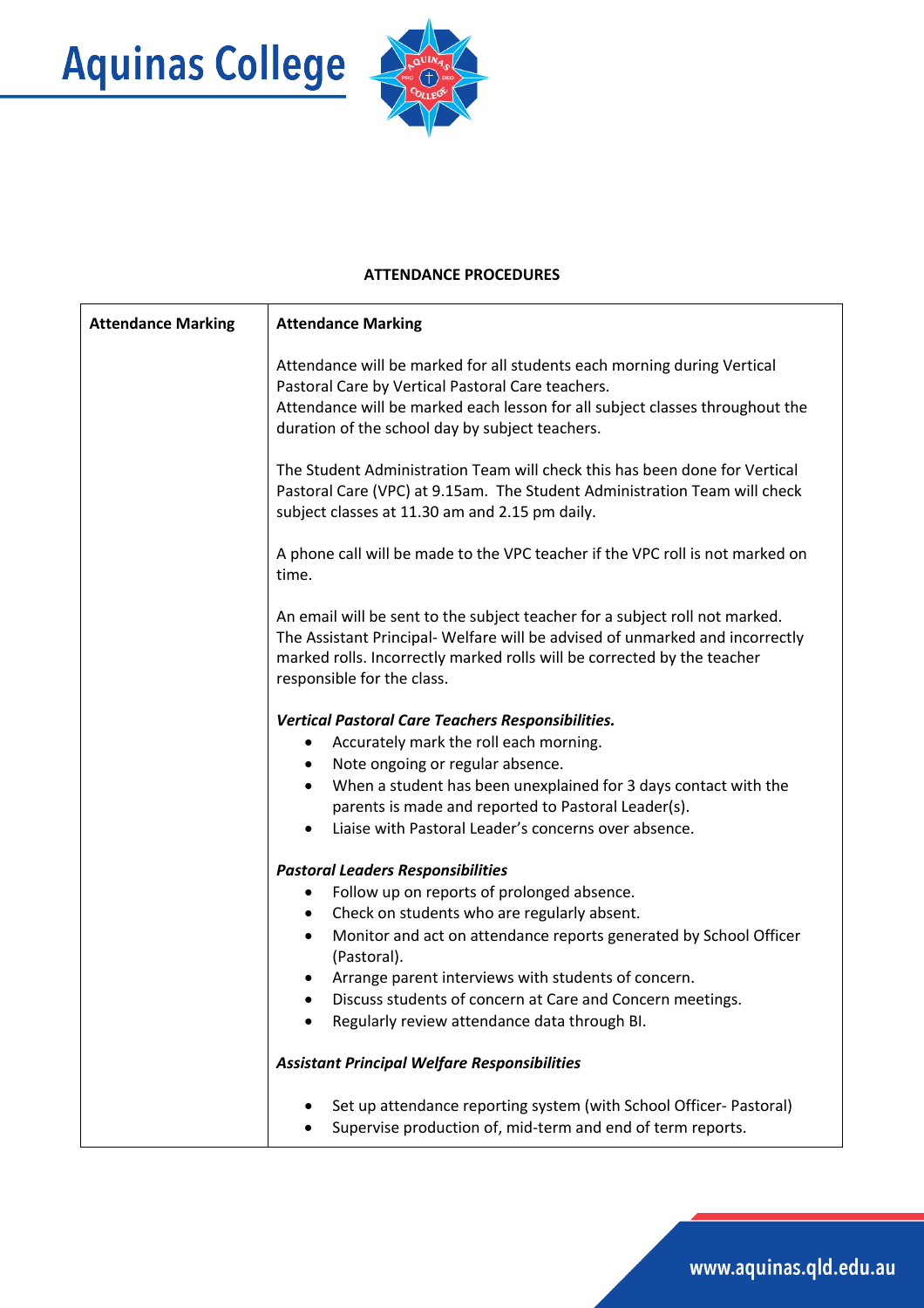



|                           | Follow up on any reports of absence after the Student Administration<br>$\bullet$<br>Office (SAO) has exhausted all options.<br>In conjunction with Pastoral Leaders, create and monitor list of at-risk<br>students.<br>Arrange parent interviews with students of concern. In conjunction with<br>Pastoral Leaders. |
|---------------------------|-----------------------------------------------------------------------------------------------------------------------------------------------------------------------------------------------------------------------------------------------------------------------------------------------------------------------|
|                           | <b>Class Teachers Responsibilities</b>                                                                                                                                                                                                                                                                                |
|                           | Accurately mark rolls every lesson.<br>٠<br>Report student's absence by calling SAO (269).<br>Report concerns regarding prolonged student absence to Pastoral<br>Leaders, Curriculum Leaders and Assistant Principal Welfare.<br>Keep a paper roll on file for system outages.                                        |
|                           | <b>Curriculum Leader Responsibilities</b>                                                                                                                                                                                                                                                                             |
|                           | Liaise with Pastoral Leaders and Leadership Team over students of<br>concern.                                                                                                                                                                                                                                         |
| <b>Present Categories</b> | <b>Present Categories</b><br>Students who are:                                                                                                                                                                                                                                                                        |
|                           | In Class will be marked 'Present - In Class'                                                                                                                                                                                                                                                                          |
|                           | Attending TAFE or work experience will be marked as 'Present -<br>$\overline{\phantom{a}}$<br>Work/Study' by the VET co-ordinator                                                                                                                                                                                     |
|                           | In the Behaviour Support Room (BSR) or Learning Enhancement Centre<br>$\qquad \qquad \blacksquare$<br>(LEC) will be marked 'Present - Alternate Learning Activity'                                                                                                                                                    |
|                           | With Counselors will be marked as 'Present - In-School Appointment'<br>$\overline{\phantom{a}}$                                                                                                                                                                                                                       |
|                           | In Sick Bay will have their attendance category changed to 'Present - In<br>$\overline{\phantom{0}}$<br>Sick Bay' by the Student Administration Team.                                                                                                                                                                 |
|                           | Participating in activities (excursion; camps etc.) will be marked<br>accordingly by the teacher responsible for the activity                                                                                                                                                                                         |
|                           | These attendance categories <b>must not</b> be changed, unless the student is<br>present in class and then the category should be changed to 'Present - In Class'.                                                                                                                                                    |
|                           | Students will only be marked as 'Present - Not Required to Attend' upon<br>instruction from College Leadership.                                                                                                                                                                                                       |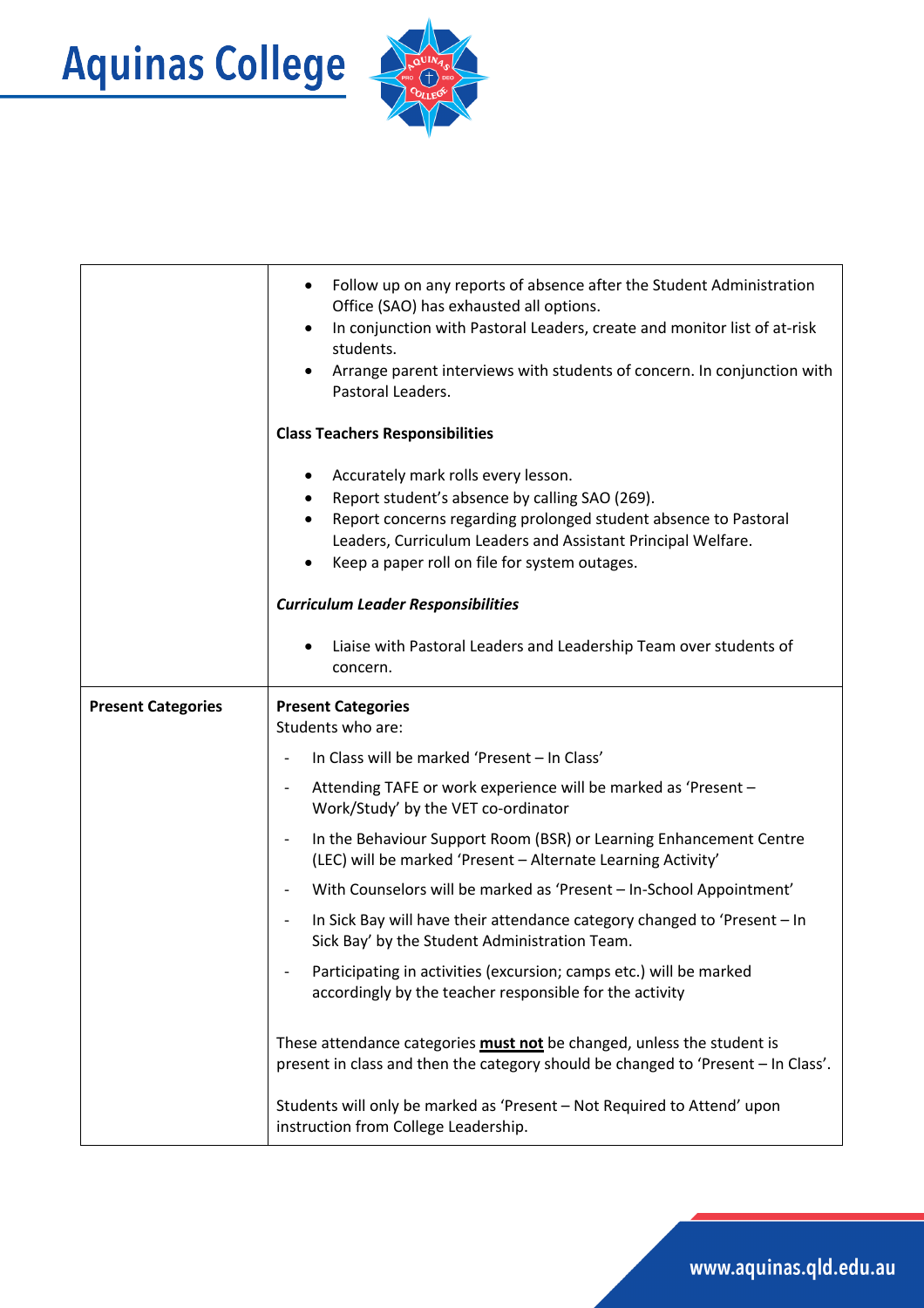



| <b>Absent Categories</b>    | <b>Absent Categories</b><br>Students who are:                                                                                                                                                                                                                                                                                                                                                                                                            |
|-----------------------------|----------------------------------------------------------------------------------------------------------------------------------------------------------------------------------------------------------------------------------------------------------------------------------------------------------------------------------------------------------------------------------------------------------------------------------------------------------|
|                             | Not in class, and notification has not been received from a Legal Guardian,<br>will be marked 'Absent - Unexplained'                                                                                                                                                                                                                                                                                                                                     |
|                             | Not in class and notification has been received from a Legal Guardian, will<br>$\overline{\phantom{a}}$<br>be marked 'Absent - illness, Personal/Family etc                                                                                                                                                                                                                                                                                              |
|                             | If Legal Guardians have informed the Student Administration Office (SAO) of the<br>absence the school officer will enter these details into a log in eMinerva.                                                                                                                                                                                                                                                                                           |
|                             | If a student is away for three consecutive days (or earlier if concerned) the<br>Vertical Pastoral Care teacher will contact Legal Guardians.                                                                                                                                                                                                                                                                                                            |
|                             | If a student has been previously marked 'Present' at school but they are not in<br>class, the subject teacher is to phone SAO (269) and advise that the student is<br>not present. The Student Administration Office (SAO) will inform available the<br>Assistant Principal Welfare and Pastoral Leaders that the student is missing.<br>They will then attempt to locate the student who will be dealt with according to<br>behaviour support policies. |
|                             | Students will only be marked as 'Absent - Not Required to Attend', 'Absent -<br>Truant' or 'Absent - Internal Suspension' upon instruction from College<br>Leadership.                                                                                                                                                                                                                                                                                   |
| <b>Unexplained Absences</b> | <b>Unexplained Absences</b><br>An unexplained absence occurs when the student is not present at school and<br>the Legal Guardian does not contact the school.                                                                                                                                                                                                                                                                                            |
|                             | An SMS message will be sent to Main Contacts by approximately 9.30 am each<br>day.                                                                                                                                                                                                                                                                                                                                                                       |
|                             | Past unexplained absences are indicated by the red Unexplained Absence Alert<br>icon on class rolls. When SAO receive written explanation of the absence from<br>the student's Legal Guardians they must update the absence category and enter<br>details into eMinerva with the details.                                                                                                                                                                |
|                             | Twice each term The Assistant Principal Welfare will collate all unexplained Full<br>Day Absences and communicate with the Legal Guardian that this is still<br>outstanding.                                                                                                                                                                                                                                                                             |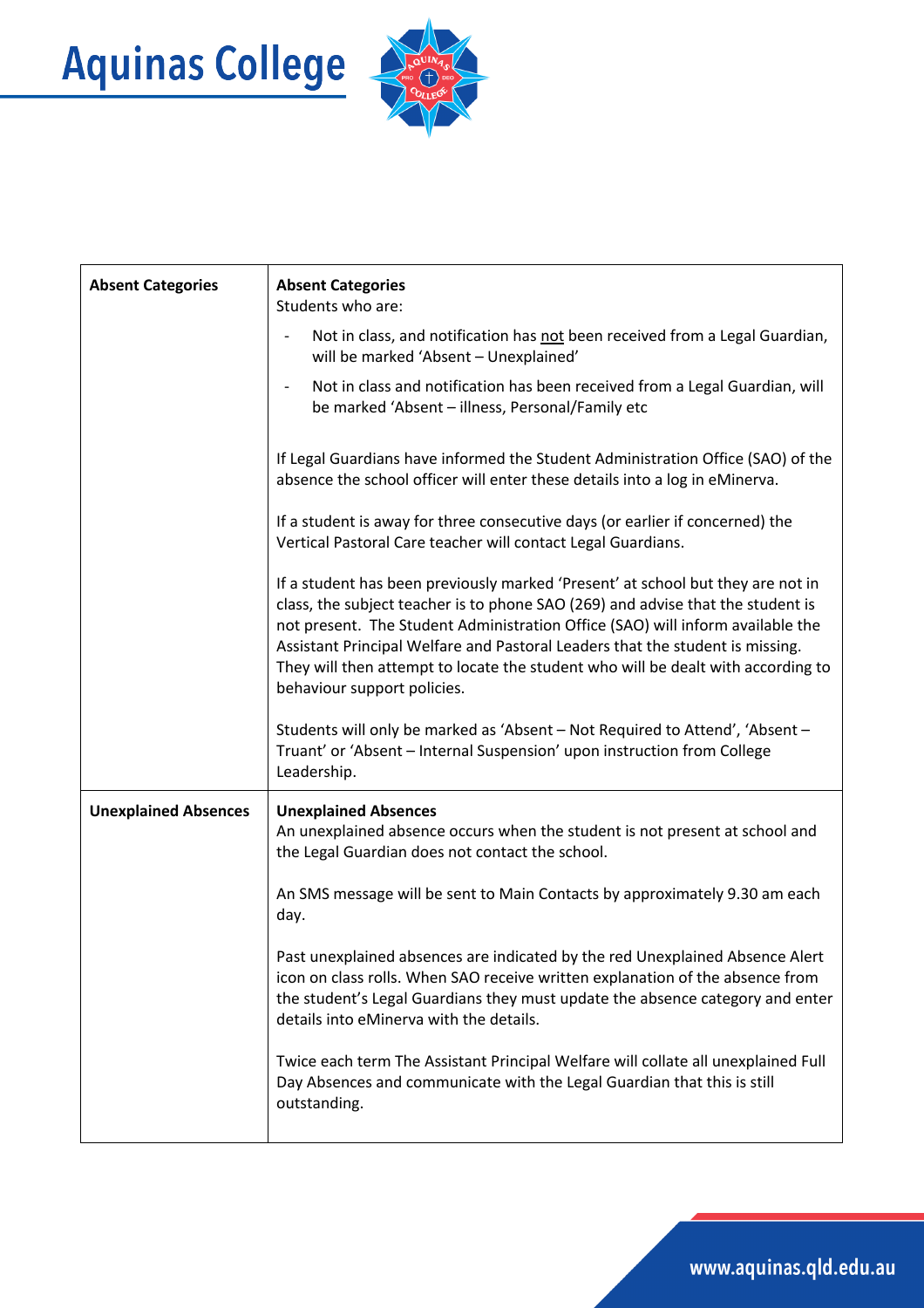



| <b>Late Arrivals</b>                            | <b>Late Arrivals</b><br>A student is considered to have arrived late any time after VPC at 8.50am.                                                                                                                                                                                                                                                                                                                                                      |
|-------------------------------------------------|---------------------------------------------------------------------------------------------------------------------------------------------------------------------------------------------------------------------------------------------------------------------------------------------------------------------------------------------------------------------------------------------------------------------------------------------------------|
|                                                 | All students arriving late will sign in at the Student Administration Office (SAO)<br>and will be given a late slip. This slip needs to be presented to the teacher when<br>arriving in class. If the student does not have a late slip they are to be sent to<br>SAO to sign in.                                                                                                                                                                       |
|                                                 | If Vertical Pastoral Care teachers observe a student has made a habit of arriving<br>late or is late for three consecutive days, they will inform parents and also<br>inform relevant Pastoral Leaders.                                                                                                                                                                                                                                                 |
|                                                 | An SMS message will be sent to Main Contacts advising their student has<br>arrived late to school.                                                                                                                                                                                                                                                                                                                                                      |
| <b>Early Departures</b>                         | <b>Early Departures</b><br>A student is considered to be leaving early any time before 3.00pm, or 2.45pm<br>on Thursday. All students leaving early will provide a note from a Legal Guardian<br>in their diary to their Pastoral Leader. The Pastoral Leader will sign that they<br>have sighted this note. Parents may also communicate early departure via<br>attendance@aquinas.qld.edu.au<br>Text message on students' phone will not be accepted. |
| <b>SMS Messages</b>                             | <b>SMS Messages</b><br>Unexplained Absences: An SMS message will be sent to students' Main Contact<br>at 9.30am each day advising of any 'Unexplained' absences.                                                                                                                                                                                                                                                                                        |
|                                                 | Late Arrivals: An SMS message will be sent to students' Main Contact advising of<br>students who have arrived late.                                                                                                                                                                                                                                                                                                                                     |
|                                                 | Any incorrect messages caused by incorrect roll-marking will be made known to<br>the Assistant Principal Welfare. The teacher will follow up by telephoning the<br>student's Legal Guardians.                                                                                                                                                                                                                                                           |
| <b>Non-Marking of</b><br><b>Electronic Roll</b> | <b>Non-Marking of Electronic Roll</b>                                                                                                                                                                                                                                                                                                                                                                                                                   |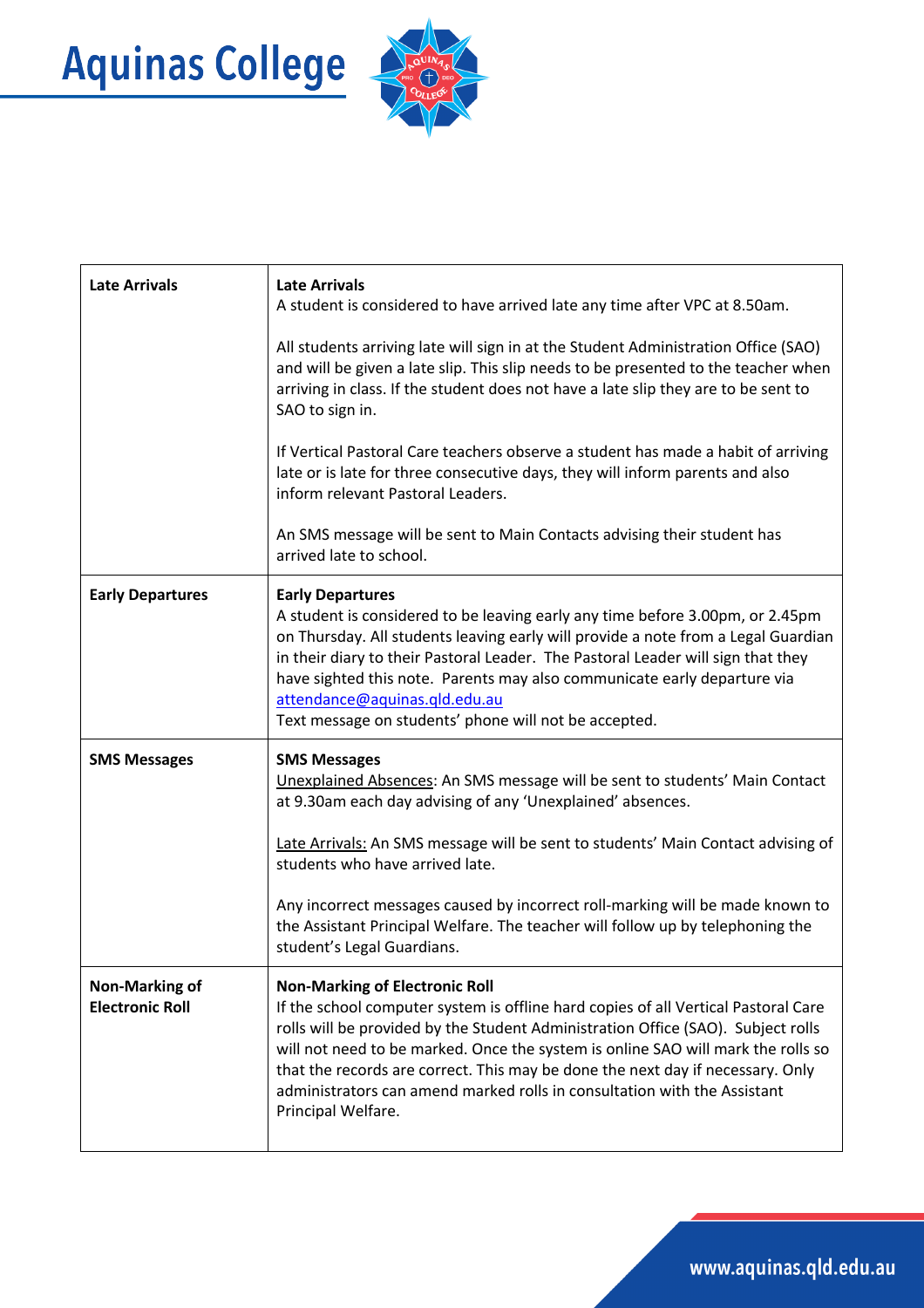



| <b>Activities</b>                                  | <b>Activities</b><br>An activity will be entered into eMinerva for students attending excursions,<br>camps and other school-based activities.                                                                                                                                                                                                             |
|----------------------------------------------------|-----------------------------------------------------------------------------------------------------------------------------------------------------------------------------------------------------------------------------------------------------------------------------------------------------------------------------------------------------------|
|                                                    | Curriculum Leaders and teachers are responsible for setting up activities.                                                                                                                                                                                                                                                                                |
|                                                    | A yellow alert will appear next to the student's name on class rolls to indicate<br>the student has a timetable clash. The activity will be marked by the staff<br>member responsible for the event, e.g. Present - Work Study; Present -<br>Excursion. This attendance category will inherit through the rest of the<br>student's timetable for the day. |
|                                                    | These attendance categories <b>must not</b> be changed, unless the student is<br>present at school and then the category should be changed to 'Present - In<br>Class'.                                                                                                                                                                                    |
| <b>Attendance Marking</b><br>and eMinerva Training | <b>Attendance Marking and eMinerva Training</b><br>School leadership will ensure all staff receive a written copy of the Attendance<br>Policy and Procedures document and will review this document annually.                                                                                                                                             |
|                                                    | A copy of the Attendance Policy and Procedures document will be included in<br>Relief staff folders.                                                                                                                                                                                                                                                      |
|                                                    | School leadership will provide attendance marking training to teaching staff<br>annually.                                                                                                                                                                                                                                                                 |
| <b>Relief Staff</b>                                | <b>Relief Staff</b><br>Relief staff will have access to the school portal and eMinerva using their own<br>BCE Username and Password and are to mark attendance in eMinerva for each<br>class they are supervising.                                                                                                                                        |
|                                                    | College teaching staff conducting supervision will mark attendance in eMinerva<br>for the class they are supervising.                                                                                                                                                                                                                                     |
| <b>Part-time Students</b>                          | <b>Part-time Students</b><br>Part time students will sign in and out of SAO on arrival or departure as per<br>arrangements made.                                                                                                                                                                                                                          |
| <b>Mobile Attendance</b><br><b>Application</b>     | <b>Mobile Attendance Application</b><br>Teaching staff wishing to use this application can access it by using the URL<br>https://staffportal.bne.catholic.edu.au/mawa by entering their BCE Username                                                                                                                                                      |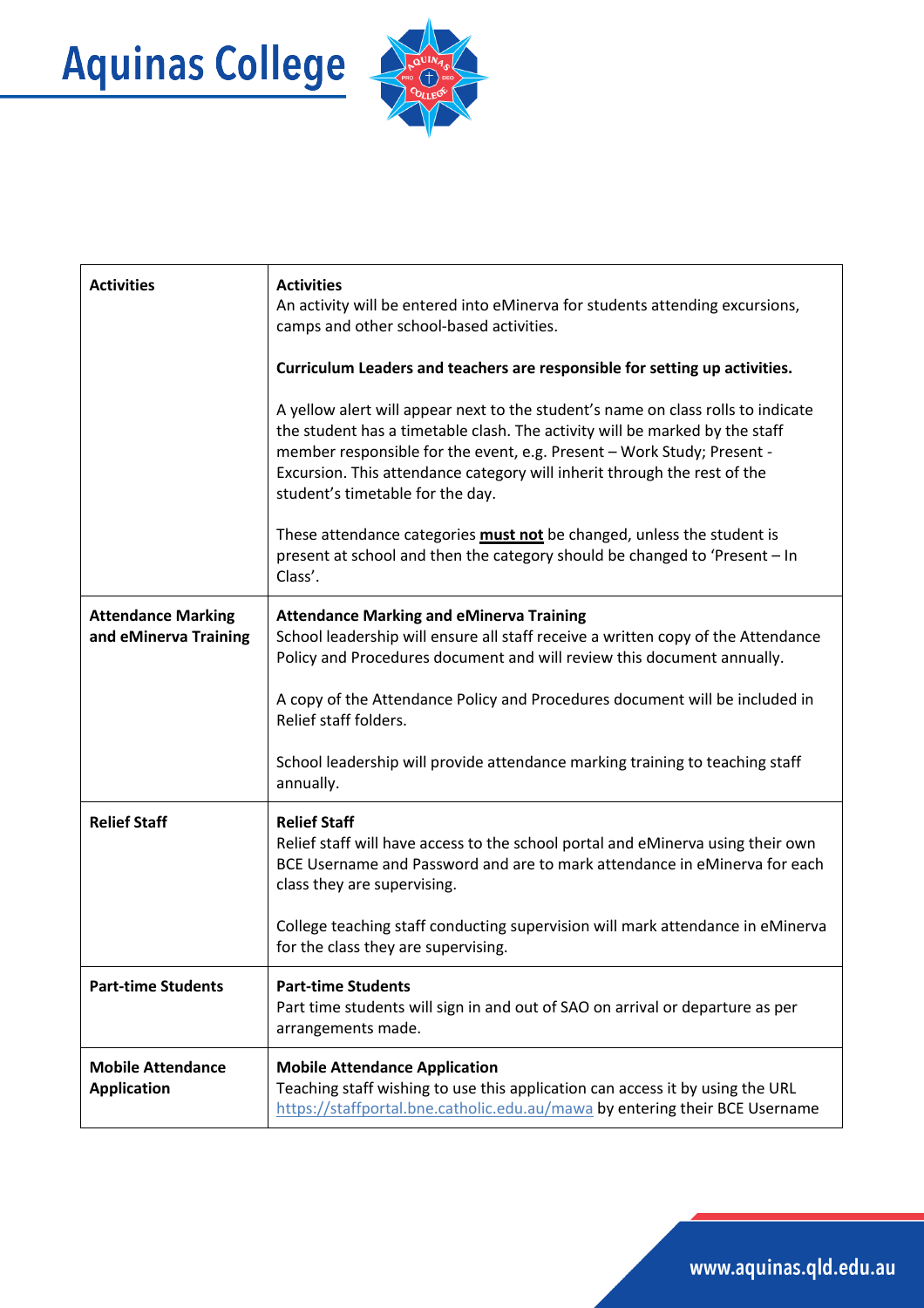



|       | and Password. The User Guide - Mobile Attendance Application should be read<br>prior to use.                                                                                                                                                                                                                                                             |
|-------|----------------------------------------------------------------------------------------------------------------------------------------------------------------------------------------------------------------------------------------------------------------------------------------------------------------------------------------------------------|
| Other | Other<br>Students on exam block will be set up on an activity and Marked Present Exam<br>Block.<br>Students who attain an attendance rate of 100% through a term will be<br>presented with attendance principals awards at full college assemblies.<br>Students who attain between 95-100% attendance through a term will receive<br>merit certificates. |